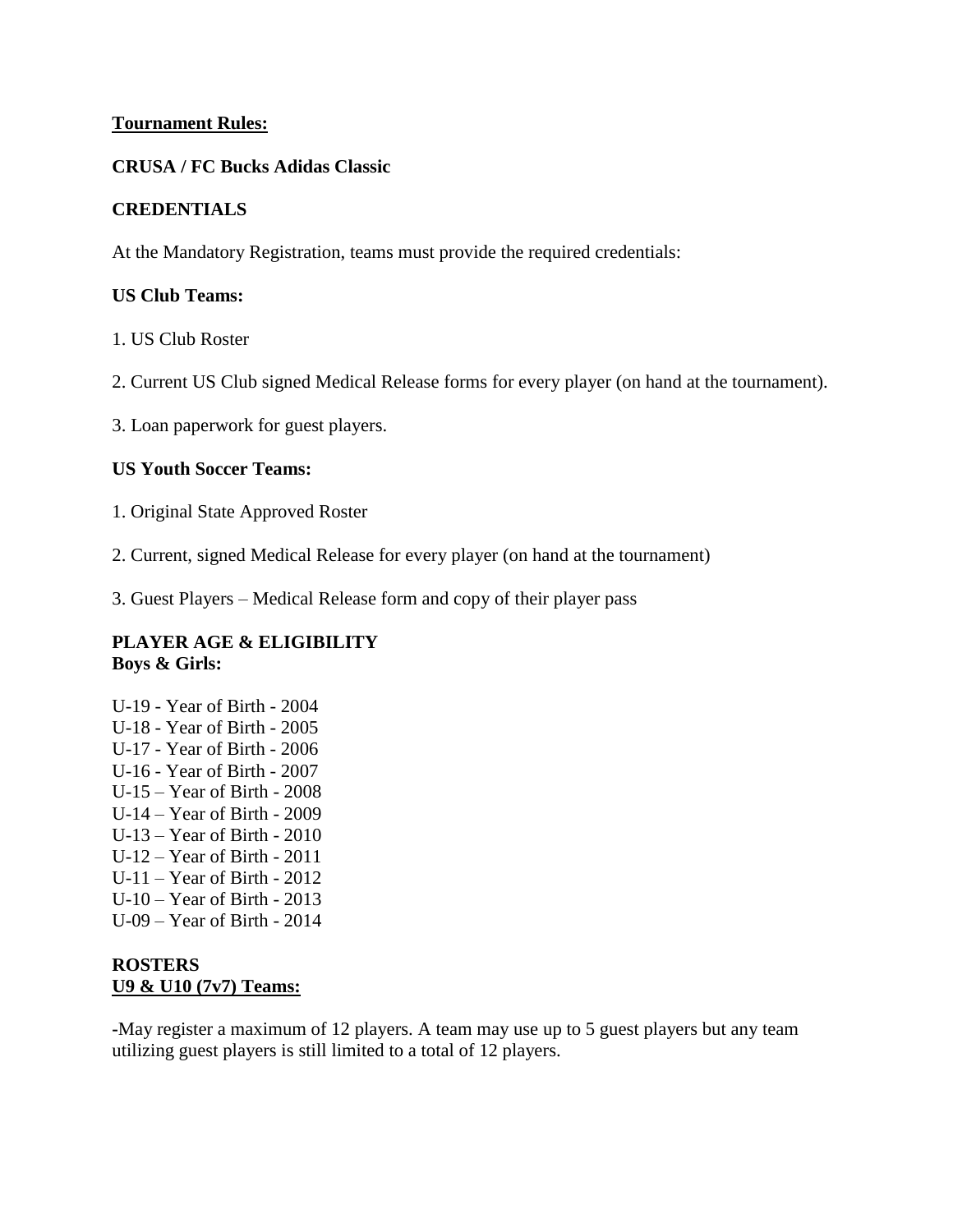# **U11 & U12 (9v9) Teams:**

**-**May register a maximum of 16 players. A team may use up to 5 guest players but any team utilizing guest players is still limited to a total of 16 players.

# **U13, U14, U15, U16, U17, U18 and U19 (11v11) Teams:**

-May register a maximum of 22 players. A team may use up to 5 guest players but any team utilizing guest players is still limited to a total of 22 players. Only 18 players may dress per game.

US Club Soccer teams may only use guest players registered under US Club Soccer, and USYSA teams may only use guest players registered with properly stamped USYSA player pass cards. No roster may be comprised of players with different passes from different organizations, or no "mixed rosters".

#### **No player may play for multiple teams during the course of the entire tournament – the player may be ROSTERED on more than one team, but cannot PLAY for more than one team.**

#### **TEAMS**

The home team is determined by the tournament scheduler. The first team listed in the tournament program (and website) is the home team. The home team will be responsible for using an alternate color uniform if necessary, and shall supply a suitable game ball. If the home team cannot supply an alternate jersey, then the visiting team will.

Spectators are not permitted behind the goals. All spectators shall use appropriate behavior and language and are subject to ejection from the premises for verbal abuse subject to the discretion of the match referee, the tournament referee assignor, or the tournament director.

# **LAWS OF THE GAME**

All matches must be played in accordance with FIFA Laws of the Game, except as specifically modified as follows in the tournament rules:

A. Substitution Time: Substitutions may be made, with the consent of the referee;

- before a throw-in in your favor.
- before the throw in of the opposing team, if and only if, the opposing team is substituting players also.
- before a goal-kick
- after a score by either team
- at half time
- After an injury, by either team, when the referee stops play. Unlimited  $#$  of players.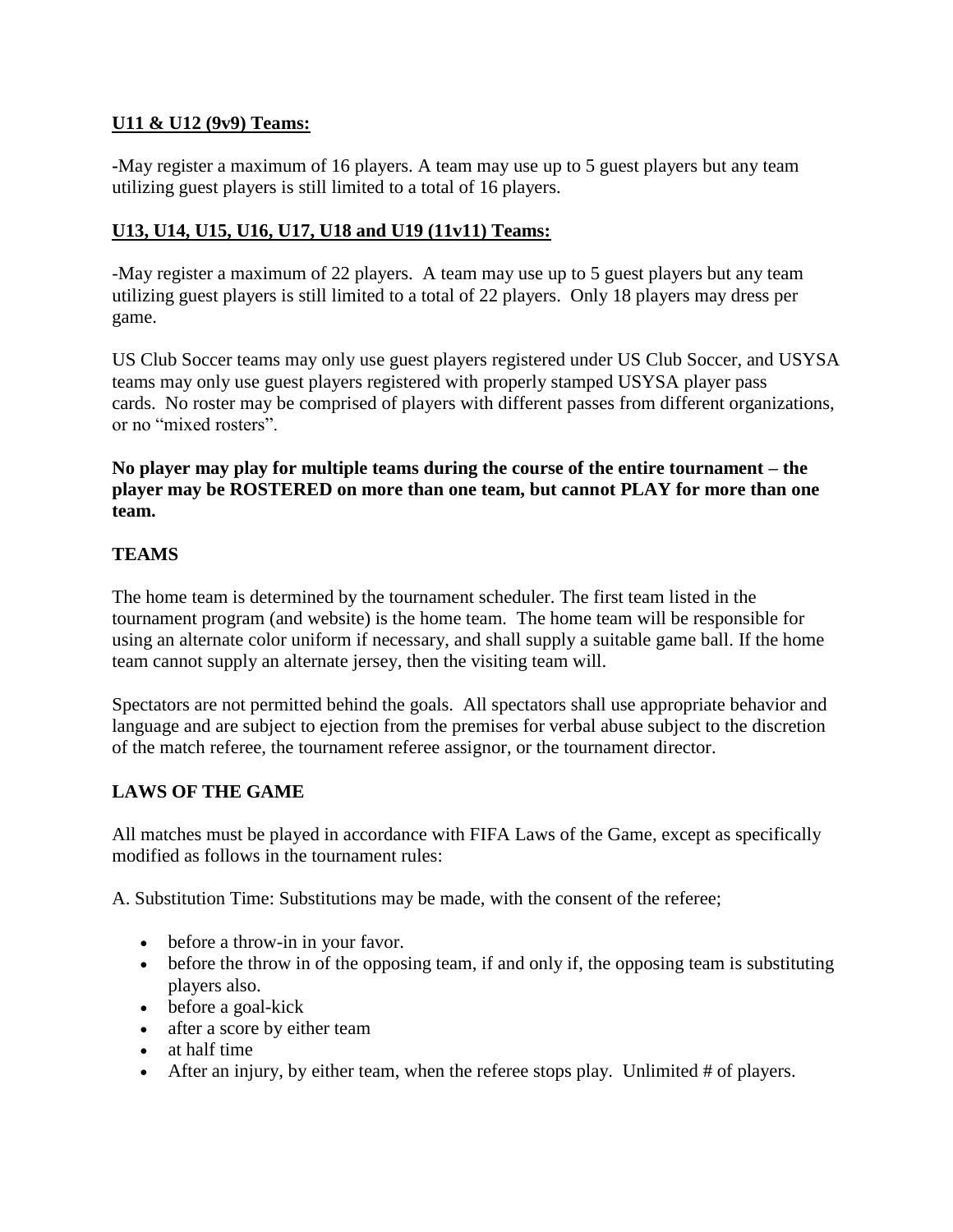After a caution, one for one by both teams, if the cautioned player is substituted. Cautioned player does not have to be substituted.

B. Games will consist of two halves of equal length. The Directors reserve the right to adjust game length for conditions beyond their control.

- U9 and U10 Game Lengths: (2) 25 minute halves.
- U11 to U19 Game Lengths: (2) 30 minute halves.

C. The game clock will not be stopped because of injury to any player, except if deemed necessary by the referee. Due to the time allowed for the completion of all games, the clock should run continuously.

D. Semi- Final and Final matches that end in a tie will go directly to a FIFA Penalty kick shootout.

Games that end in tie will remain as a tie accept for semi final matches and championship games. There will be no overtime periods; these games will go straight to a penalty kick shoot out.

# **REFEREES**

Referees will be USSF certified

# **PLAYER EQUIPMENT**

It will be the referees' discretion to determine the safety and suitability of player equipment. All players are required to wear shin guards.

# **FORFEITS**

The score of a forfeited game shall be recorded as 1-0 in favor of the team not forfeiting, if; 1) the game has not commenced, or 2) the game has commenced and the non-forfeiting team has less than a 2-goal lead at the time of cessation.

If the non-forfeiting team has a 2 goal, or more than a 2-goal lead, at the time of cessation the score shall stand as it is. Forfeiture will be declared for a failure to begin play within ten (10) minutes of game time. Failure to complete a match or a team leaving the field during play may result in forfeiture. In no case will a team, which has forfeited a game, be declared a group winner or wild card.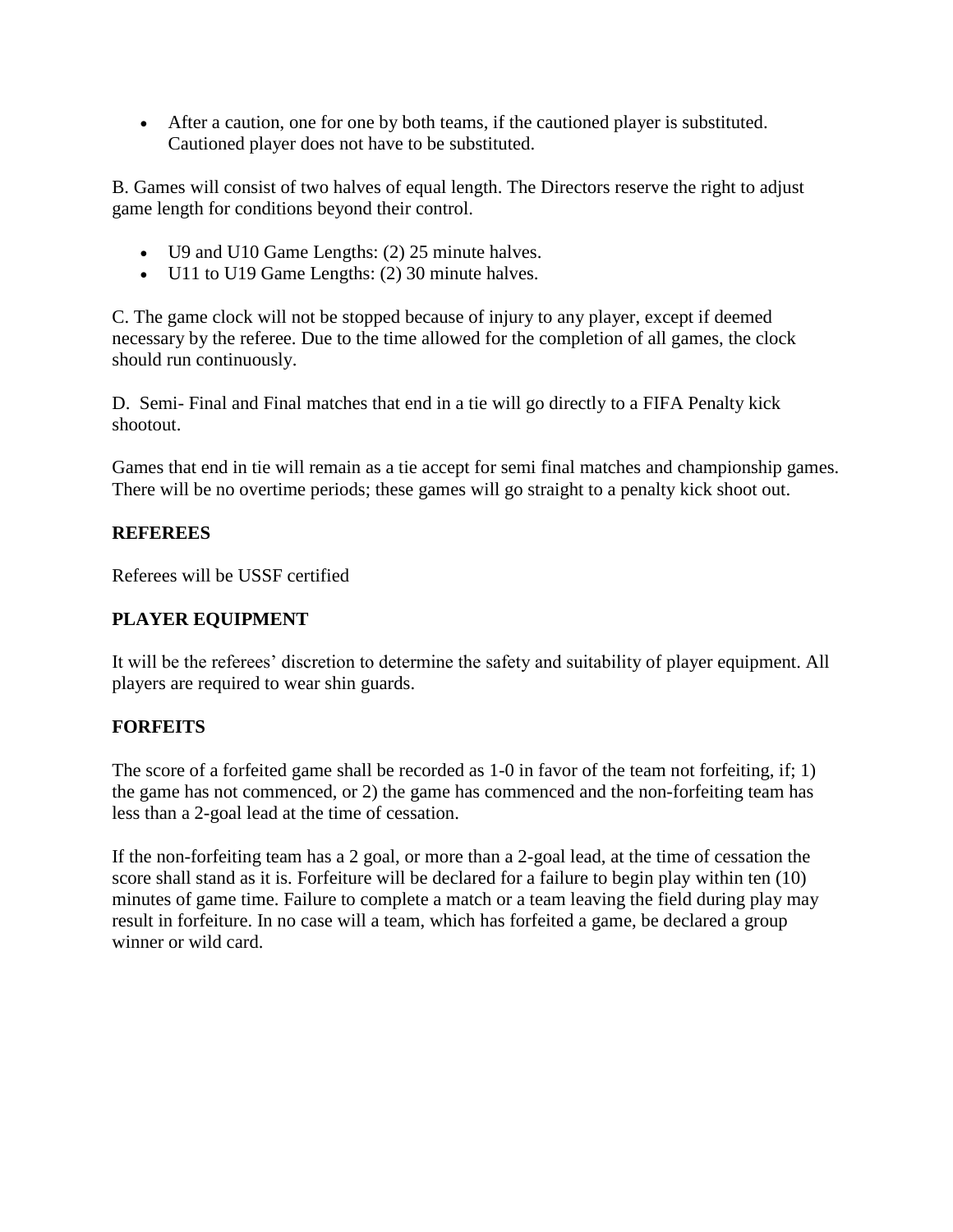# **STANDINGS & TIE-BREAKERS**

 $Win = 6$  Points.

Tie  $=$  3 point.

 $Loss = 0$  points.

Bonus points: 1 per goal scored, up to 3. 1 for a shut out.

Maximum points earned in any one game is 10. Example, 3-0 or  $6-0 = 10$  points. A 0-0 game will be scored as 4 points for each team (3 for a tie, 1 for a shutout)

**DETERMINING WINNERS:** Teams will be awarded points on the following basis:

Six (6) points for each Win

Three (3) points for each Tie

Zero (0) points for each Loss

One (1) point for each goal scored up to a maximum of three (3) per game.

One (1) point for each shutout

A 0-0 tie will be scored as 4 points for each team (3 for tie, 1 for shutout)

In the event of a tie in points at the end of bracket play, the winner for advancement to Semi-Final will be determined as follows:

A. The winner in head to head competition. In the event of a 3-way tie, even after the elimination of 1 team through tie-breakers "B", "C", "D", and "E", the head to head tie breaker is NOT used. There is no reverting back to tiebreaker "A" in a 3-way tie.

B. Goal differential, maximum of 3 per game (Team wins 4-0, only gets 3 points)

C. Goals Against

D. Most Shut Outs

E. Goals For (maximum of 6 per game)

If a tie still exists after steps (A) through (E), FIFA Kicks from the Penalty Mark will be taken fifteen (15) minutes prior to the scheduled start of the Semi-Final game. Tournament Director may alter the time based on field availability and tournament needs.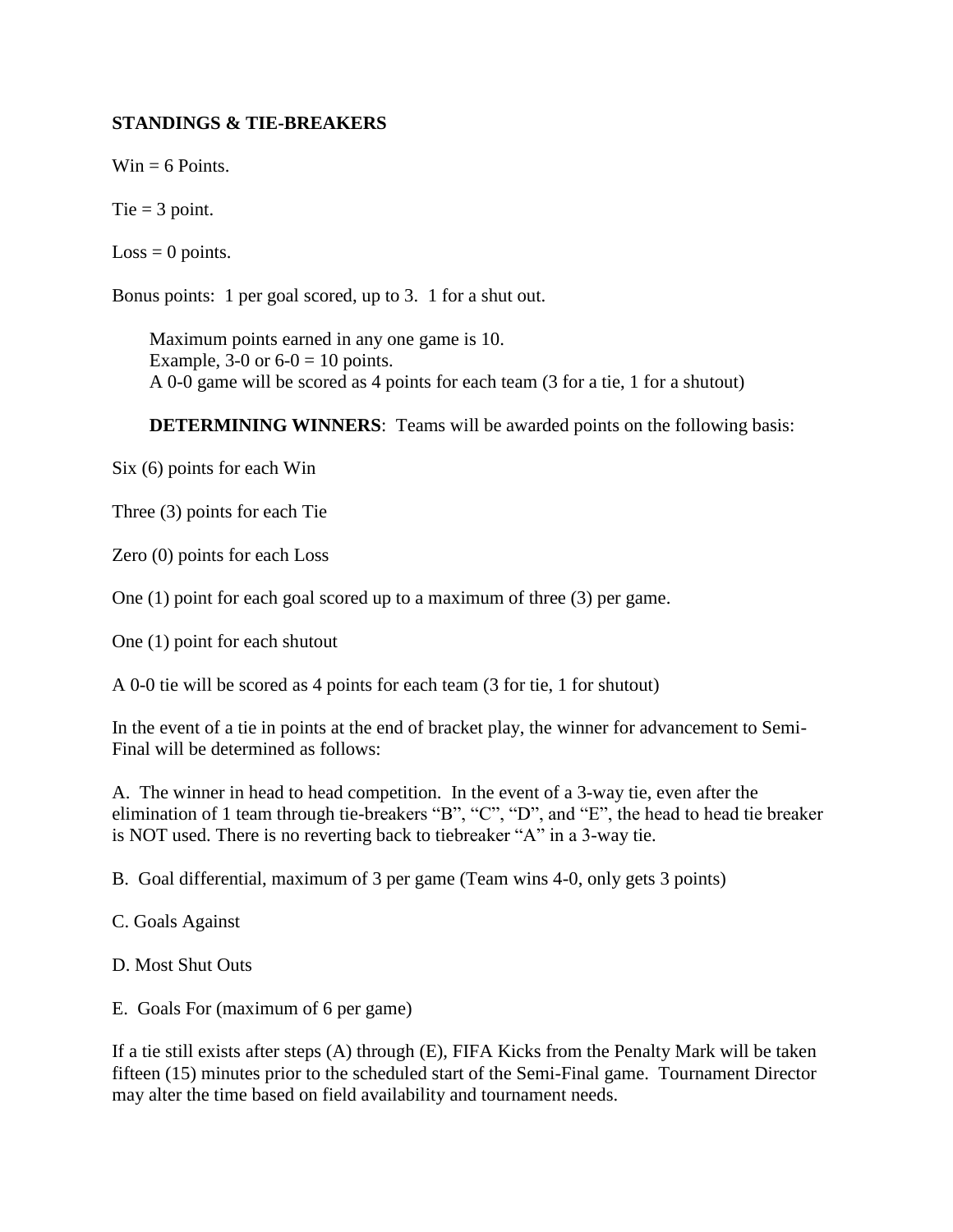# **MATCH & SCORE REPORTING**

Match scores will be recorded by the match official following the game and game cards will be returned to the tournament tent by officials. Winning teams will enter their game score after each game via Got Sport.

The comprehensive list of score updates for all ages, flights, and brackets, for the entire tournament will be posted on our tournament website – https://www.fcbucks.com/nov-adidasclassic/

# **PROTESTS & DISPUTES**

No Protests will be allowed

# **FINAL RULINGS**

The final interpreter of the foregoing rules and regulations, and also any matters not provided for in these rules will be the Tournament Directors, whose decisions shall be final.

# **CONDUCT & DISIPLINE**

Disciplinary action taken against a coach will be levied in the next game in which he/she coaches the team playing at the time of the original infraction, or to the next game coached if the violation occurred during the last game for that team. If additional behavior problems occur, the Directors reserve the right to levy additional discipline up to and including expulsion from the Tournament.

Players that are red carded or receive two yellows in a single game must sit out the next game. A player or coach who is ejected for violent conduct or serious foul play may be subject to further sanctioning. Any player or coach who assaults a referee will be expelled from the Tournament.

Not permitted at our tournament includes: pets, alcoholic beverages, and verbal abuse.

# **WEATHER**

In the event of inclement weather, the Tournament Committee will have the authority to change games as follows:

- Relocate or reschedule any game(s)
- Change the duration of the game $(s)$
- Cancel any game(s), which have no bearing on the selection of the division winners.

# **REFUND POLICY**

In the event the tournament has to be cancelled, partial refunds and/or credits will be granted after the tournament director and the tournament staff reviews the entire event.